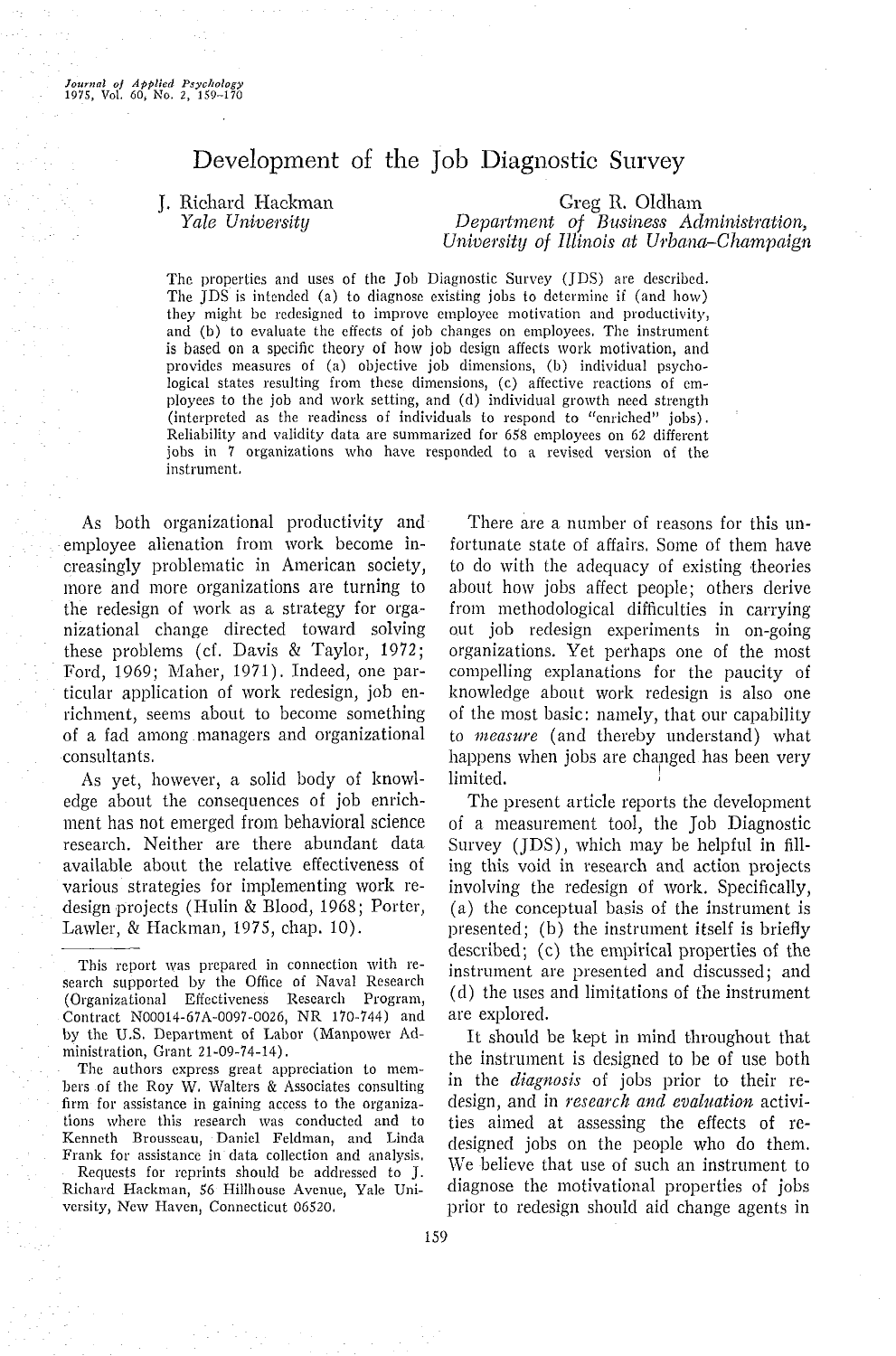wisely planning and implementing work redesign projects. Moreover, the availability of a standardized instrument for use in evaluating the effects of such projects should facilitate efforts by behavioral scientists to understand how and why job enrichment works when it does work—and what has gone wrong when it does not.

## CONCEPTUAL BASIS OF THE INSTRUMENT

Any measuring device is based on some underlying theory of "what's important" regarding the phenomena under consideration (even if such a theory is implicit), and this instrument is no exception. The theory which gave rise to the present instrument is based on earlier work by Turner and Lawrence *(1965)* and by Hackman and Lawler (1971). It is sketched briefly below to provide a context for understanding and interpreting the measures generated by the instrument. For a more detailed description and discussion of the theory itself, see Hackman and Oldham (Note 1).

The basic theory is presented in Figure 1. It proposes that positive personal and work outcomes (high internal motivation, high work satisfaction, high quality performance, and low absenteeism and turnover) are obtained when three "critical psychological states" are present for a given employee (experienced meaningfulness of the work, experienced responsibility for the outcomes of the work, and knowledge of the results of the work activities). All three of the psychological states must be present for the positive outcomes to be realized.

The theory proposes that these critical psychological states are created by the presence of five "core" job dimensions. Experienced meaningfulness of the work is enhanced primarily by three of the core dimensions: skill variety, task identity, and task significance. Experienced responsibility for work outcomes is increased when a job has high autonomy. Knowledge of results is increased when a job is high on feedback. Following the theory diagrammed in Figure 1, it is possible to generate a summary score reflecting the overall "motivating potential" of a job in terms of the core job dimensions. The score is computed as follows:

Motivating Potential Score (MPS)



As can be seen from the formula, an increase in any of the core dimensions will increase the MPS; but (because of the multiplicative relationship among its components) if any of the three major components of MPS is low, the resulting MPS also must be low. The rationale for the MPS measure is discussed in detail by Hackman and Oldham (Note 1).

A job high in motivating potential will not affect all individuals in the same way. In particular, people who strongly value and desire personal feelings of accomplishment and growth should respond very positively to a job which is high on the core dimensions; individuals who do not value personal growth and accomplishment may find such a job anxiety arousing and may be uncomfortably

"stretched" by it. Therefore, individual growth need strength is shown in Figure 1 as a moderator of the other theory-specified relationships.

# DESCRIPTION OF THE JOB DIAGNOSTIC **SURVEY**

The Job Diagnostic Survey (JDS), taken by employees who work on any given job, provides for that job measures of each of the concepts specified in the theoretical framework. In addition, the instrument provides several supplementary measures of respondents' reactions to their work.

The JDS has its origins in previous methodologies developed by Turner and Lawrence (1965) and by Hackman and Lawler (1971).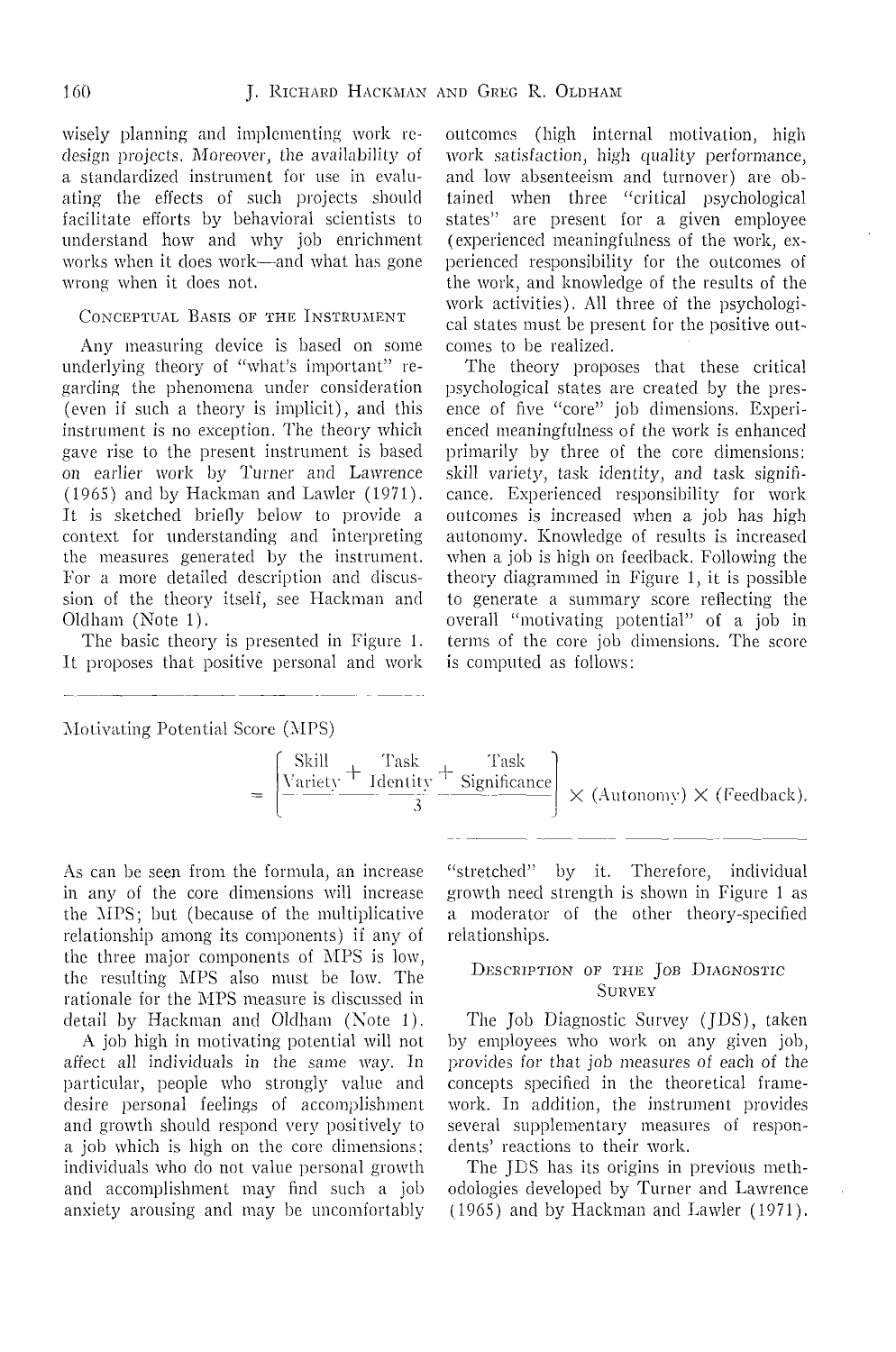DEVELOPMENT OF THE JOB DIAGNOSTIC SURVEY 161



FIGURE 1. A theoretical model relating the core job dimensions, the critical psychological states, and on-the-job outcomes (as moderated by employee growth need strength).

Many of the scales and items used by these researchers are retained, in revised form, in the JDS. The JDS itself has undergone three major revisions over a 2-year developmental period, In its various forms, it has been taken by over *1,500* individuals working on more than 100 different jobs in about IS different organizations.

Revisions of the instrument were based on both psychometric and substantive considerations. On the one hand, items were added, deleted, and altered to maximize scale reliabilities and the empirical discrimination among scales. At the same time, however, efforts were made to keep the content of the items tapping a given construct as heterogeneous as possible, to maximize the substantive "richness" of the measures. Throughout the development of the JDS, analyses were conducted to assess the validity of the theory on which the instrument is based— .and the findings were used to revise and refine the theory simultaneously with the improvement of the instrument itself.

The specific measures obtained from the JDS are described below. Each class of variables (except the "specific satisfactions") is measured in two different sections of the JDS and by items written in two different formats, thereby decreasing the degree to which substantive content and measurement technique are confounded within the instrument. Seven-point response scales are used throughout (1 = low, 7 = high). The full instrument —and a detailed discussion of item content and format—are provided in a separate report (Hackman & Oldham, Note 2).

#### *Job Dimensions*

The JDS provides measures of the five core dimensions shown in Figure 1, which are defined as follows:

*Skill variety.* The degree to which a job requires a variety of different activities in carrying out the work, which involve the use of a number of different skills and talents of the employee.

*Task identity.* The degree to which the job requires completion of a "whole" and identifiable piece of work—that is, doing a job from beginning to end with a visible outcome.

*Task significance.* The degree to which the job has a substantial impact on the lives or work of other people—whether in the immediate organization or in the external environment.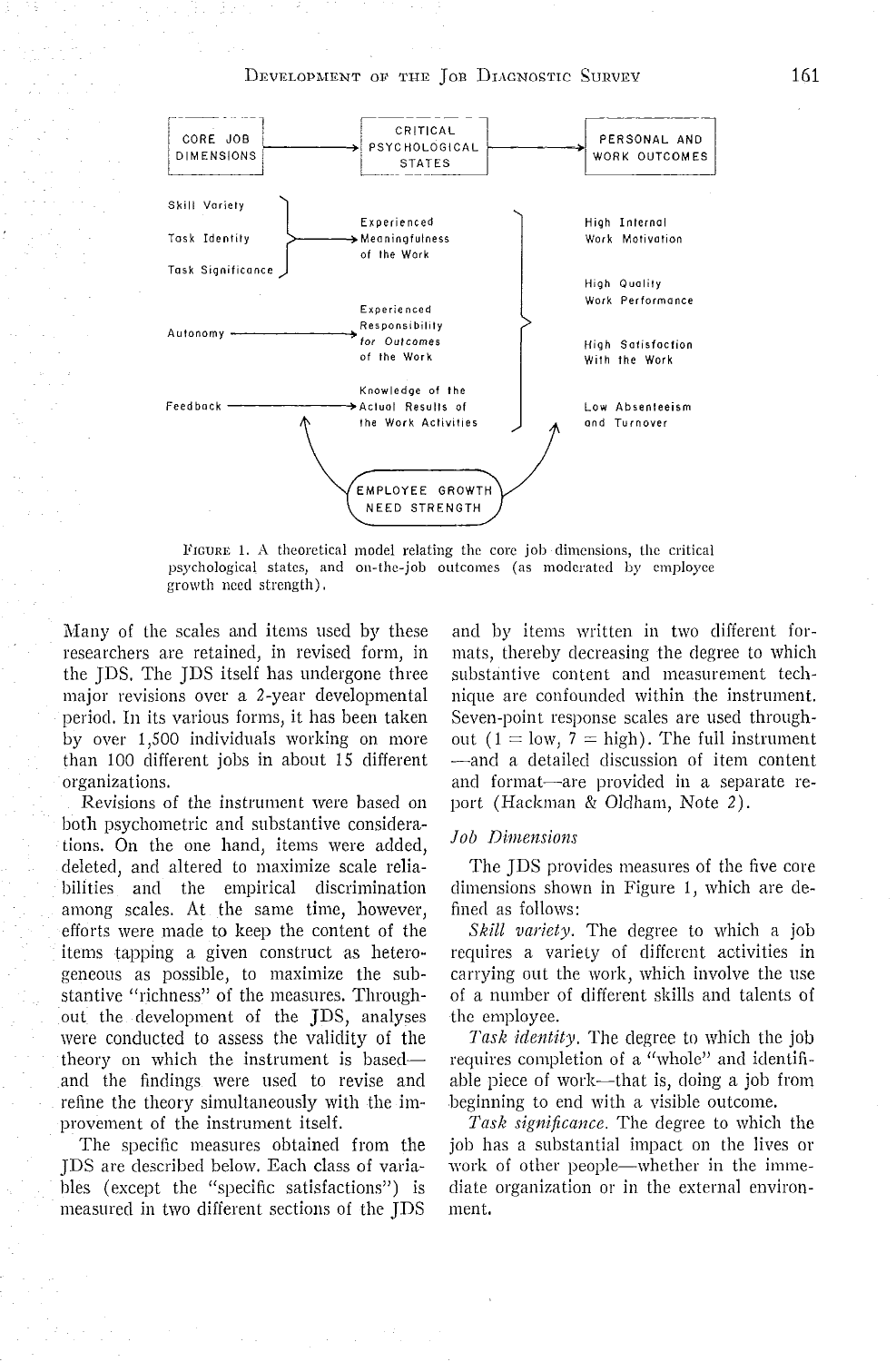*Autonomy,* The degree to which the job provides substantial freedom, independence, and discretion to the employee in scheduling the work and in determining the procedures to be used in carrying it out.

*Feedback from the job itself.* The degree to which carrying out the work activities required by the job results in the employee obtaining direct and clear information about the effectiveness of his or her performance.

In addition, measures are obtained for two supplementary dimensions which have been found to be helpful in understanding jobs and employee reactions to them. These are:

*Feedback from agents.* The degree to which the employee receives clear information about his or her performance from supervisors or from co-workers. (This dimension is not, strictly speaking, a characteristic of the job itself. It is included to provide information to supplement that provided by the "feedback from the job itself" dimension.)

*Dealing with others.* The degree to which the job requires the employee to work closely with other people in carrying out the work activities (including dealings with other organization members and with external organizational "clients.")

As noted earlier, scores on the job dimensions are obtained from items in two sections of the instrument. In the first section, respondents indicate directly on the seven-point response scale the amount of each job characteristic they perceive to be present in their job; in the second section, respondents indicate the accuracy of a number of statements about the characteristics of their job.

## *Critical Psychological States*

The JDS provides measures of each of the three psychological states shown in Figure 1 as mediating between the core job dimensions and the outcomes of the work. These are:

*Experienced meaning fulness of the work.* The degree to which the employee experiences the job as one which is generally meaningful, valuable, and worthwhile.

*Experienced responsibility for work outcomes.* The degree to which the employee feels personally accountable and responsible for the results of the work he or she does.

*Knowledge of results.* The degree to which the employee knows and understands, on a

continuous basis, how effectively he or she is performing the job.

Scores for the critical psychological states are obtained from both self-descriptive and projective type items. In the self-descriptive section, respondents indicate their level of agreement with a number of statements about their work experiences. In the projective section, respondents are asked to "think of other people in your organization who hold the same job as you do" and report how accurate they believe a number of statements are in describing the feelings of those people.

## *Affective Reactions to the Job*

The JDS provides measures of a number of personal, affective reactions or feelings a person obtains from performing the job. These are viewed, in the context of the theory in Figure 1, as the "personal outcomes" obtained from doing the work. (The instrument does not measure actual work outcomes: productivity, employee perceptions of their productivity, turnover, or absenteeism.) The personal outcomes are:

*General satisfaction.* An overall measure of the degree to which the employee is satisfied and happy with the job.

*Internal work motivation.* The degree to which the employee is *self-motivated* to perform effectively on the job—that is, the employee experiences positive internal feelings when working effectively on the job, and negative internal feelings when doing poorly.

*Specific satisfactions.* A number of short scales provide separate measures of satisfaction with: (a) job security, (b) pay and other compensation, (c) peers and co-workers ("social" satisfaction), (d) supervision, and (e) opportunity for personal growth and development on the job ("growth" satisfaction).

Items measuring general satisfaction and internal work motivation are intermixed with items tapping the three critical psychological states, in both the self-descriptive and projective sections of the instrument. For the five specific satisfactions, respondents report directly how satisfied (or dissatisfied) they are with various aspects of their jobs.

## *Individual Growth Need Strength*

Finally, the JDS taps the strength of the respondent's desire to obtain "growth" satis-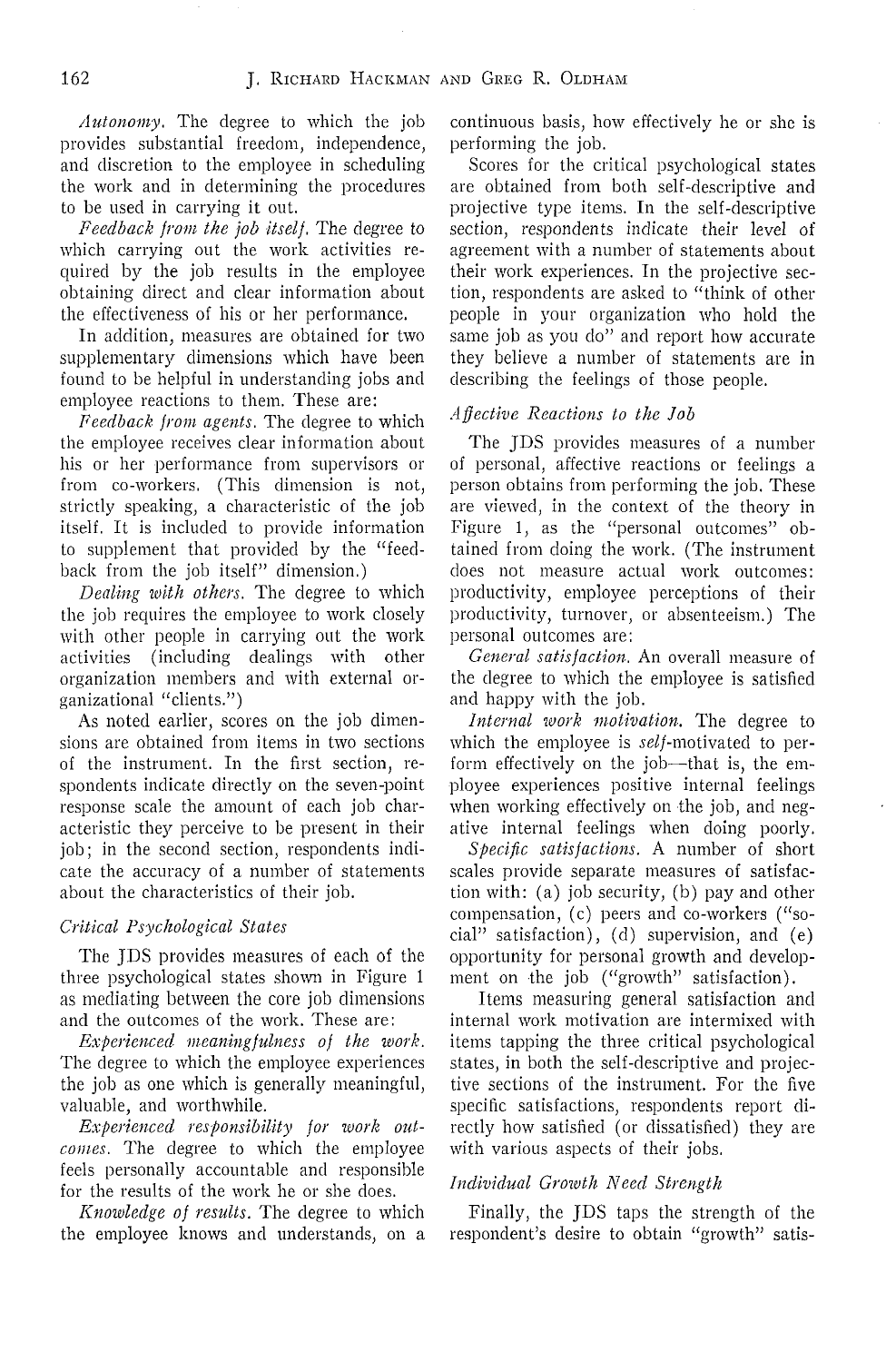factions from his or her work. This measure is viewed as a malleable individual difference characteristic which (as shown in Figure 1) is predicted to influence how positively an employee will respond to a job with objectively high motivating potential.

Two separate measures of growth need strength are obtained, one from items in a "would like" format, and one from items in a "job choice" format. In the former section of the instrument, respondents are asked to indicate directly how much they would like to have a number of specified conditions present in their jobs, some of which (e.g., "Chances to exercise independent thought and action in my job") focus on growth-relevant aspects of the work. In the "job choice" section of the instrument, respondents indicate their relative preference for pairs of hypothetical jobs (e.g., "A job where you are often required to make important decisions" vs. "A job with many pleasant people to work with"). In each item a job with characteristics relevant to growth need satisfaction is paired with a job which has the potential for satisfying one of a variety of other needs.

## EMPIRICAL PROPERTIES OP THE JOB DIAGNOSTIC SURVEY<sup>1</sup>

## *Methodology*

Results reported here are based on data obtained from 658 employees working on 62 different jobs in 7 organizations. The jobs were highly heterogeneous, including bluecollar, white-collar, and professional work. Both industrial and service organizations were included in the sample, but all were businesses. The organizations were located in the east, southeast, and midwest, in both urban and rural settings. Fifty-nine percent of the respondents were male; their median age was 29, and their education ranged from grade school only to a graduate degree.

Data were collected on site at each organi-

zation. The JDS was administered to employees in groups ranging in size from 3 to 25. Participation was optional for all respondents. Assurances of confidentiality were provided, and few employees declined to participate or to provide their names on the instrument.

Additional assessments of the characteristics of each job were obtained from supervisors of the focal job and from the researchers—providing three independent sources of data about each job. The data from supervisors and researchers were obtained using the Job Rating Form. This instrument, designed for use by people who are not job incumbents, consists of job descriptive items nearly identical in form and content to those on the JDS itself.<sup>2</sup>

Absence data were obtained from company records. Ratings of the work effectiveness of each employee were obtained from supervisors on forms provided by the researchers, using 7-point rating scales for effort, work quantity, and work quality. Members of the research team spent 1-4 days at each organization collecting data. Since it was not possible to obtain complete data for all jobs in the sample, some of the results reported below are based on a subset of the total sample. Full details of the data collection methodology, including a summary of the demographic characteristics of the respondents, are provided by Hackman and Oldham (Note  $2$ .

#### *JDS Scale Reliabilities*

Table 1 presents the internal consistency reliabilities of each of the scales measured by the Job Diagnostic Survey.<sup>3, 4</sup> Also included in the table for each scale is the median of the

4 Reliabilities were computed by obtaining the median interitem correlation for all items which are scored on each scale, and then adjusting the median by Spearman-Brown procedures to obtain an estimate of the reliability of the summary scale score.

<sup>1</sup> A final, "fine-tuning" revision of the JDS was made after the data reported here were collected. Therefore, some of the results reported may be slightly discrepant from those which would be obtained using the instrument in its final form. When there is any reason to believe that empirical results might be substantially affected by a change which has been made, notation of that possibility is made in the data table.

*<sup>-</sup>* The properties of the Job Rating Form are described and discussed in a separate report (Hackman & Oldham, Note 2).

<sup>&</sup>lt;sup>3</sup> The term "scale" is used loosely throughout the remainder of this report to refer to the summary score obtained for each variable measured by the JDS. These scores were obtained by averaging the items written to measure each of the JDS variables, and they are not formal "scales" in the technical sense of the term.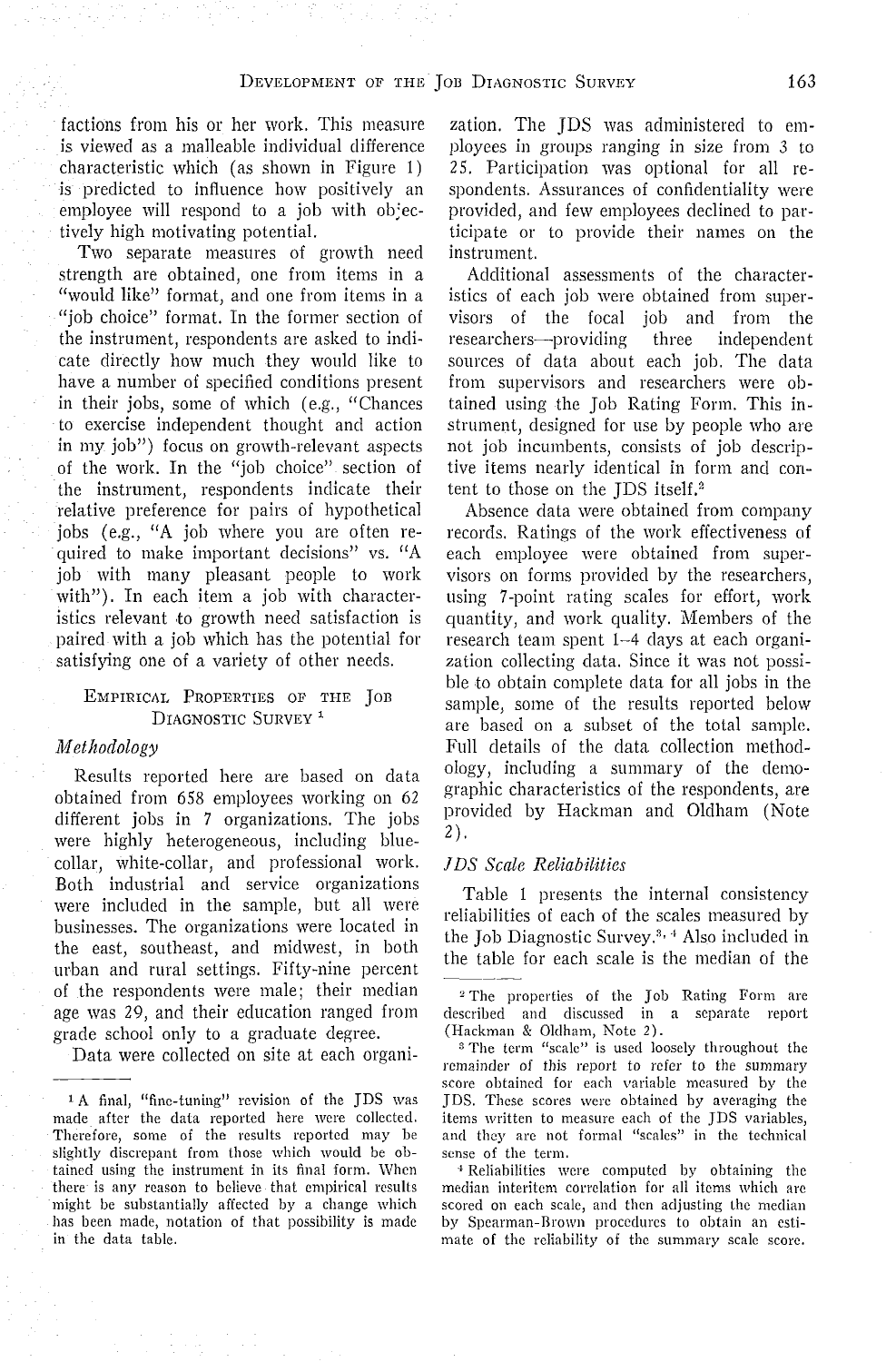| <b>JDS</b> scale                 | $n^{\rm a}$             | Internal<br>consist-<br>ency<br>reliability | Median<br>off-<br>diagonal<br>corre-<br>lationb |  |  |
|----------------------------------|-------------------------|---------------------------------------------|-------------------------------------------------|--|--|
| Job dimensions                   |                         |                                             |                                                 |  |  |
| Skill variety                    | 3                       | .71                                         | . 19                                            |  |  |
| Task identity                    | 3                       | .59                                         | .12                                             |  |  |
| Task significance                | 3                       | .66                                         | .14                                             |  |  |
| Autonomy                         | 3                       | -66                                         | .19                                             |  |  |
| Feedback from the job            |                         |                                             |                                                 |  |  |
|                                  |                         |                                             | .19                                             |  |  |
| itself                           | 3                       | .71<br>.78                                  | .15                                             |  |  |
| Feedback from agents             | $\frac{3}{3}$           |                                             |                                                 |  |  |
| Dealing with others              |                         | .59                                         | .15                                             |  |  |
| Psychological states             |                         |                                             |                                                 |  |  |
|                                  |                         |                                             |                                                 |  |  |
| Experienced meaningful-          | 4                       | .74                                         | .26                                             |  |  |
| ness of the work                 |                         |                                             |                                                 |  |  |
| Experienced responsibility       |                         |                                             |                                                 |  |  |
| for the work                     | 6                       | .72                                         | .23                                             |  |  |
| Knowledge of results             | 4                       | .76                                         | .17                                             |  |  |
| Affective responses to the job   |                         |                                             |                                                 |  |  |
| General satisfaction             | 5                       | .76                                         | .25                                             |  |  |
| Internal work motivation         | 6                       | .76                                         | .25                                             |  |  |
| Specific satisfactions           |                         |                                             |                                                 |  |  |
| Job security <sup>®</sup>        |                         |                                             |                                                 |  |  |
| Pay <sup>e</sup>                 | $\frac{2}{3}$<br>3<br>3 |                                             |                                                 |  |  |
| Social                           |                         | .56                                         | .23                                             |  |  |
| Supervisory                      |                         | .79                                         | .25                                             |  |  |
| Growth                           | 4                       | .84                                         | .28                                             |  |  |
|                                  |                         |                                             |                                                 |  |  |
| Growth need strength             |                         |                                             |                                                 |  |  |
| "Would like" format <sup>d</sup> | 6                       | .88                                         |                                                 |  |  |
| Ioh choice format <sup>d</sup>   | 12                      | .71                                         |                                                 |  |  |
|                                  |                         |                                             |                                                 |  |  |

TABLE 1

RELIABILITIES OF THE JOE DIAGNOSTIC SURVEY (JDS) SCALES

a Number of items composing each scale.

b The median off-diagonal correlation is the median correlation of the items scored on a given scale with all of the items<br>scored on different scales of the same type of variable. Thus,<br>the median off-diagonal correlation for skill variety (,19) is the<br>median correlation of all it

the items measuring the other six job dimensions.<br>  $\degree$  These scales were added to the JDS after the present data<br>
were collected, and no reliability data are yet available.<br>  $\degree$  doff-diagonal correlations are not report scales, since all items were designed to tap tlie same construct. The scale scores obtained using the "would like" format corre-late .50 with the scale scores obtained using the job choice format.

correlations between (a) the items composing a given scale (e.g., skill variety) and (b) all of the other items which are scored on different scales of the same general type (i.e., the other job dimension scales). These median correlations (referred to in the table as "off-diagonal" correlations) provide one indication of the discriminant validity of the items.

Internal consistency reliabilities range from a high of .88 (growth need strength, in the "would like" format) to a low of .56 (social satisfaction). The median off-diagonal correlations range from .12 (task identity) to .28 (growth satisfaction). In general, the results suggest that both the internal consistency reliability of the scales and the discriminant validity of the items are satisfac- $/$ tory.

## *Objectivity of the Job Dimensions*

As indicated earlier, assessments of the focal jobs on the job dimensions were made not only by employees who worked on those jobs, but by supervisors and by the researchers as well. This was done to provide an indirect test of the "objectivity" of employee ratings of the characteristics of their own jobs.

The relationships among the judgments made by employees, supervisors, and observ-

TABLE 2

RELATIONSHIPS AMONG EMPLOYEES', SUPERVISORS', AND OBSERVERS' JOB RATINGS

|                                 | Correlations between ratings    |                               |                                 |  |  |  |  |  |  |  |
|---------------------------------|---------------------------------|-------------------------------|---------------------------------|--|--|--|--|--|--|--|
| Job dimension                   | Employees<br>and<br>supervisors | Employees<br>and<br>observers | Supervisors<br>and<br>observers |  |  |  |  |  |  |  |
| Skill variety                   | .64                             | .66                           | .89                             |  |  |  |  |  |  |  |
| Task identity<br>Task           | .31                             | .32                           | .44                             |  |  |  |  |  |  |  |
| significance                    | .48                             | .65                           | $-.14$                          |  |  |  |  |  |  |  |
| Autonomy<br>Feedback from       | .58                             | .76                           | .72                             |  |  |  |  |  |  |  |
| the job itself<br>Feedback from | .33                             | .58                           | .47                             |  |  |  |  |  |  |  |
| agents<br>Dealing with          | .07                             | $-.13$                        | .14                             |  |  |  |  |  |  |  |
| others<br>Motivating po-        | .55                             | .61                           | .37                             |  |  |  |  |  |  |  |
| tential score                   | .56                             | .70                           | .71                             |  |  |  |  |  |  |  |
| Mdn                             | .51                             | .63                           | .46                             |  |  |  |  |  |  |  |

*Xote.* Oata are included only for those jobs for which more than one set of supervisory ratings were available. N ranged from 12 to 21 jobs.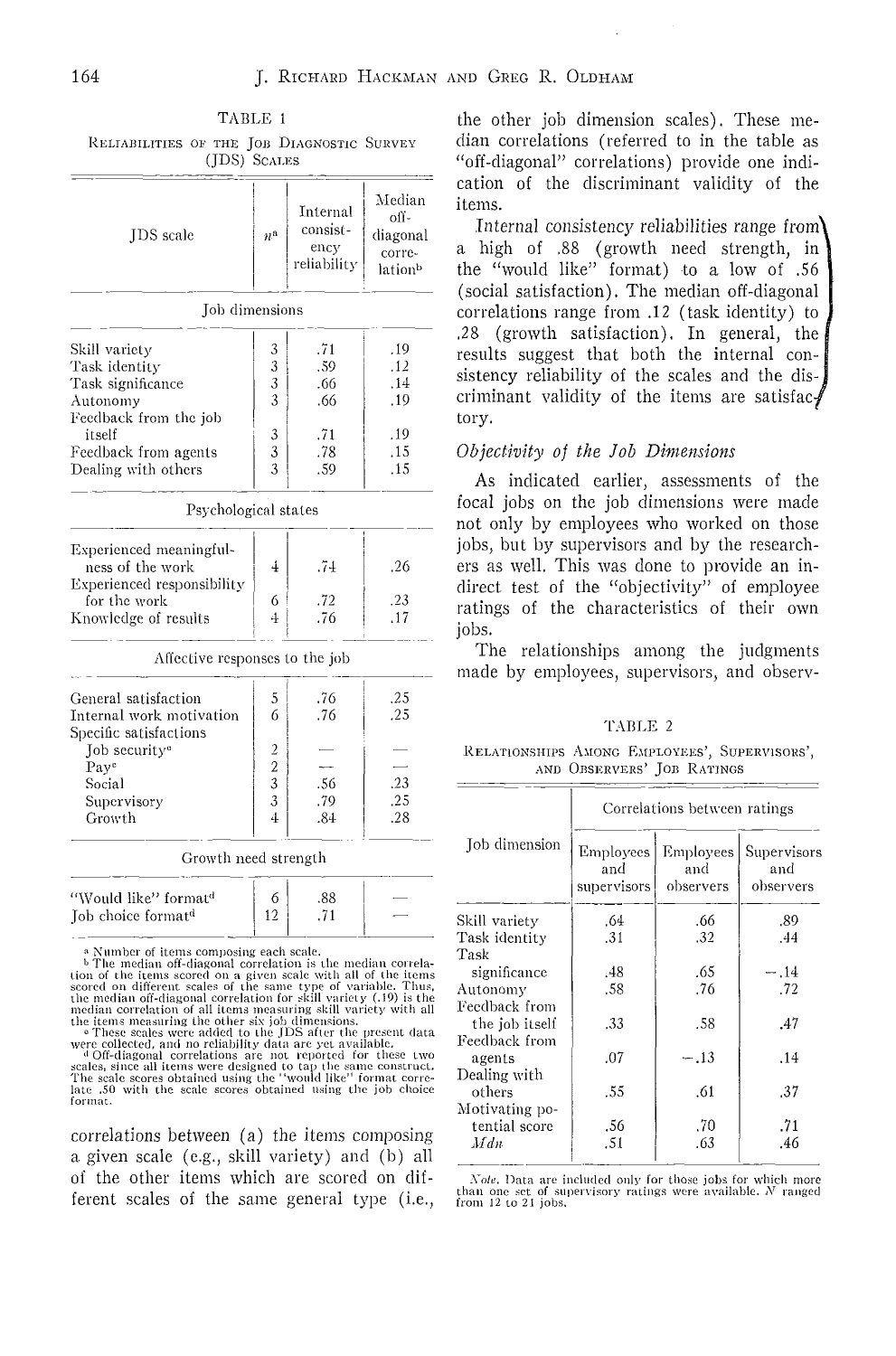ers are shown in Table 2. The ratings of each group (i.e., employees, supervisors; observers) were averaged for each job, and then correlations were computed using jobs as observations. The median of the correlations between employees and supervisors is. .51; between employees and observers is .63; and between supervisors and observers is .46.

Although in general the ratings of the three groups converge moderately well, there are

some job dimensions (e.g., feedback from agents) for. which the correlations between two of the groups are quite low. Moreover, the general level of the correlations is lower than those reported for similar job dimensions by Hackman and Lawler (1971).

## *Means and Variances oj the JDS Scales*

Means and standard deviations of the JDS scale scores across all 658 respondents are

|                                         |                                 |                       | Analysis of variance across jobs |                            |                             |                           |  |  |  |  |
|-----------------------------------------|---------------------------------|-----------------------|----------------------------------|----------------------------|-----------------------------|---------------------------|--|--|--|--|
| <b>IDS</b> scales                       | Total sample ( $N = 658$ )<br>Х | SD.                   | $\bar{X}$<br>$(n = 62)$          | Variance<br>within<br>jobs | Variance<br>between<br>jobs | $F(49, 563)$ <sup>e</sup> |  |  |  |  |
|                                         |                                 | <b>Tob</b> dimensions |                                  |                            |                             |                           |  |  |  |  |
| Skill variety                           | 4.49                            | 1.67                  | 4.47                             | 1.54                       | 17.70                       | 11.49*                    |  |  |  |  |
| Task identity                           | 4.87                            | 1.43                  | 4.87                             | 1.71                       | 5.90                        | $3.45*$                   |  |  |  |  |
| Task significance                       | 5.49                            | 1.29                  | 5.54                             | 1.55                       | 3.22                        | 2.08*                     |  |  |  |  |
| Autonomy                                | 4.80                            | 1.43                  | 4.75                             | 1.55                       | 7.92                        | $5.11*$                   |  |  |  |  |
| Feedback from the job itself            | 4.98                            | 1.41                  | 4.96                             | 1.76                       | 4.41                        | $2.51*$                   |  |  |  |  |
| Feedback from agents                    | 3.98                            | 1.65                  | 3.87                             | 2.28                       | 6.82                        | 2.99*                     |  |  |  |  |
| Dealing with others                     | 5.29                            | 1.34                  | 5.27                             | 1.35                       | 6.70                        | 4.96*                     |  |  |  |  |
| Motivating potential score (MPS)        | 128,31                          | 72.73                 | 120.68                           | 4,112.                     | 19,959.                     | $4.85*$                   |  |  |  |  |
|                                         |                                 | Psychological states  |                                  |                            |                             |                           |  |  |  |  |
| Experienced meaningfulness of the work  | 5.12                            | 1.10                  | 5.06                             | 1.05                       | 3.19                        | $3.04*$                   |  |  |  |  |
| Experienced responsibility for the work | 5.48                            | 0.91                  | 5.44                             | 0.70                       | 2.37                        | $2.24*$                   |  |  |  |  |
| Knowledge of results                    | 5.18                            | 1.09                  | 5.19                             | 1.06                       | 2.57                        | $2.42*$                   |  |  |  |  |
|                                         | Affective responses to the job  |                       |                                  |                            |                             |                           |  |  |  |  |
| General satisfaction                    | 4.62                            | 1.18                  | 4.57                             | 1.13                       | 4.19                        | $3.71*$                   |  |  |  |  |
| Internal work motivation                | 5.39                            | 0.96                  | 5.34                             | 0.82                       | 2.19                        | $2.67*$                   |  |  |  |  |
| Specific satisfactions                  |                                 |                       |                                  |                            |                             |                           |  |  |  |  |
| Tob security <sup>a</sup>               |                                 |                       |                                  |                            |                             |                           |  |  |  |  |
| Pay <sup>a</sup>                        |                                 |                       |                                  |                            |                             |                           |  |  |  |  |
| Social                                  | 5.42                            | 0.92                  | 5.42                             | 0.77                       | 1.72                        | $2.23*$                   |  |  |  |  |
| Supervisory                             | 5.28                            | 1.27                  | 5.32                             | 1.42                       | 3.81                        | 2.68*                     |  |  |  |  |
| Growth                                  | 4.82                            | 1.32                  | 4.77                             | 1.48                       | 4.64                        | $3.14*$                   |  |  |  |  |
|                                         |                                 | Growth need strength  |                                  |                            |                             |                           |  |  |  |  |
| "Would like" format                     | 5.62                            | 1.28                  | 5.51                             | 1.30                       | 5.11                        | $3.93*$                   |  |  |  |  |
| Tob choice format <sup>b</sup>          |                                 |                       |                                  |                            |                             |                           |  |  |  |  |

TABLE 3

MEANS, VARIANCES, AND ANALYSIS op VARIANCE TOR JOB DIAGNOSTIC SURVEY (JDS) SCORES

<sup>a</sup> These scales were added to the JDS after the present data were collected, and normative data are not yet available.<br>
<sup>b</sup> The response scale for the job choice format was revised from 7 to 5 points after these data wer

*\* P <* .01,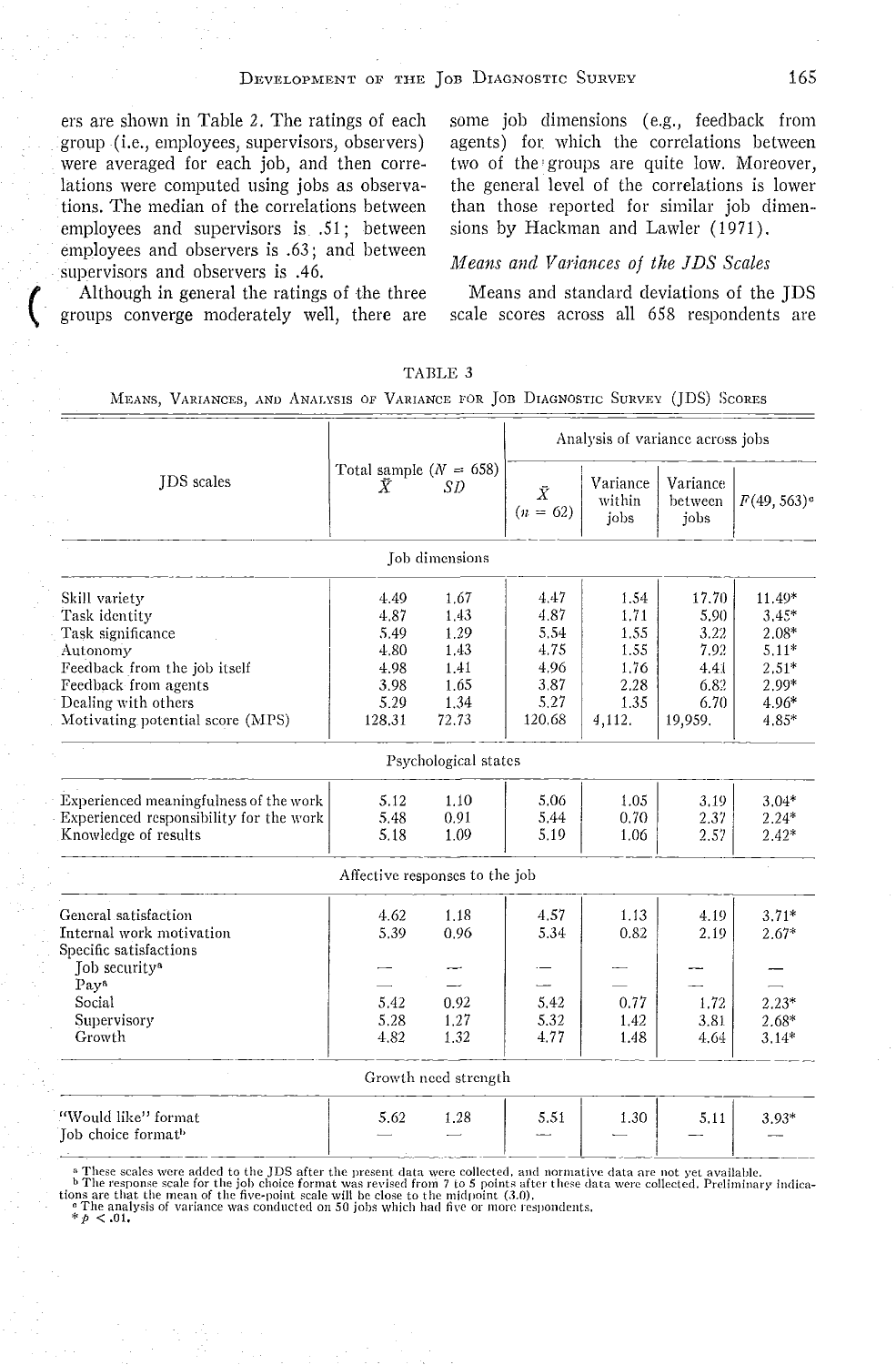presented in Table 3. The table also shows the mean JDS scores across the 62 *jobs* in the sample (i.e., the scores of respondents who worked on each job were averaged, and the mean of these averages was computed across the 62 jobs for each scale). The scale means obtained across all respondents are very similar to those obtained when averages were computed across jobs, suggesting that the different numbers of respondents who held the various jobs did not substantially affect the mean scale scores.

Also reported in Table 3 are the results of one-way analyses of variance which were computed for each scale across SO jobs which had five or more respondents. As expected, between-job differences were statistically significant for all of the JDS scale scores. The data in the table show that the JDS scales vary considerably both in the amount of between-job variance present and in the amount of variance present among respondents within jobs. The *F* ratios can be taken as rough indicators of the sensitivity of the scales to between-job differences (at least for the set of jobs in the present sample). It should be kept in mind, however, that the within-job variance (the denominator of the *F* ratio) is multiply determined — and in part determined by real differences in actual jobs *within* organizational job categories. That is, some (unknown) amount of the within-job variance must be attributed to scale unreliability and to individual differences among respondents. At the same time, some (also unknown) amount of the same variance is explained by the fact that jobs often are individually designed to take account of particular characteristics of the people who do them, or because of the need for certain specialized activities to be performed by some people within a given job category. Therefore, the ratio of the between- to the withinjob variance should be interpreted with caution.

Means for a subset of the JDS scales for an entirely different sample of respondents are provided by VanMaanen and Katz (Note 3). Scores are presented for a group of over 3,000 public employees, broken into eight Equal Employment Opportunity Commission (EEOC) job categories. In general, the mean scores for the EEOC sample are higher than the means for the sample of jobs in business organizations shown in Table 3.

# *Relationships Among the JDS Scales*

Correlations among the JDS scales are presented in Table 4. The job dimensions<sup>\*</sup> themselves are moderately positively intercorrelated, as has been found previously (Hackman & Lawler, 1971). This is to be expected, if it is assumed that "good" jobs often are good in a number of ways, and "bad" jobs often are generally bad. There is no a priori reason to expect that the job dimensions would or should be completely independent, and the moderate level of intercorrelation among them does not detract from their usefulness as separate job dimensions so long as the fact of their nonindependence is recognized and accounted for in interpreting the scores of jobs on a given job dimension.

n.<br>As expected, the job dimensions are posi<sup>1</sup> tively related to measures of work satisfaction and motivation, and are generally inde-J pendent of the two measures of growth need strength. The measures of the critical psycho-\ logical states are strongly related to those core job dimensions predicted by the theory to affect them. They also are not substan-/ tially related to the need strength measures.

The correlations in Table 4 were computed across all 658 respondents; in addition, intercorrelations were computed across the 62 jobs (using the average of respondent scores for each job as observations). These correlations (which are presented by Hackman & Oldham, Note 2) show a pattern quite similar to that obtained in the across-respondent analysis reported in Table 4. The *level* of interrelationship among the scales, however, is substantially higher in the across-job analysis, which may be attributed at least in part to the fact that group averages are certain to be more reliable than the scores of individual respondents.

# *Substantive Validity of the JDS*

The substantive validity of the instrument is addressed in detail in a separate report (Hackman & Oldham, Note 1). In general, that report shows that the variables measured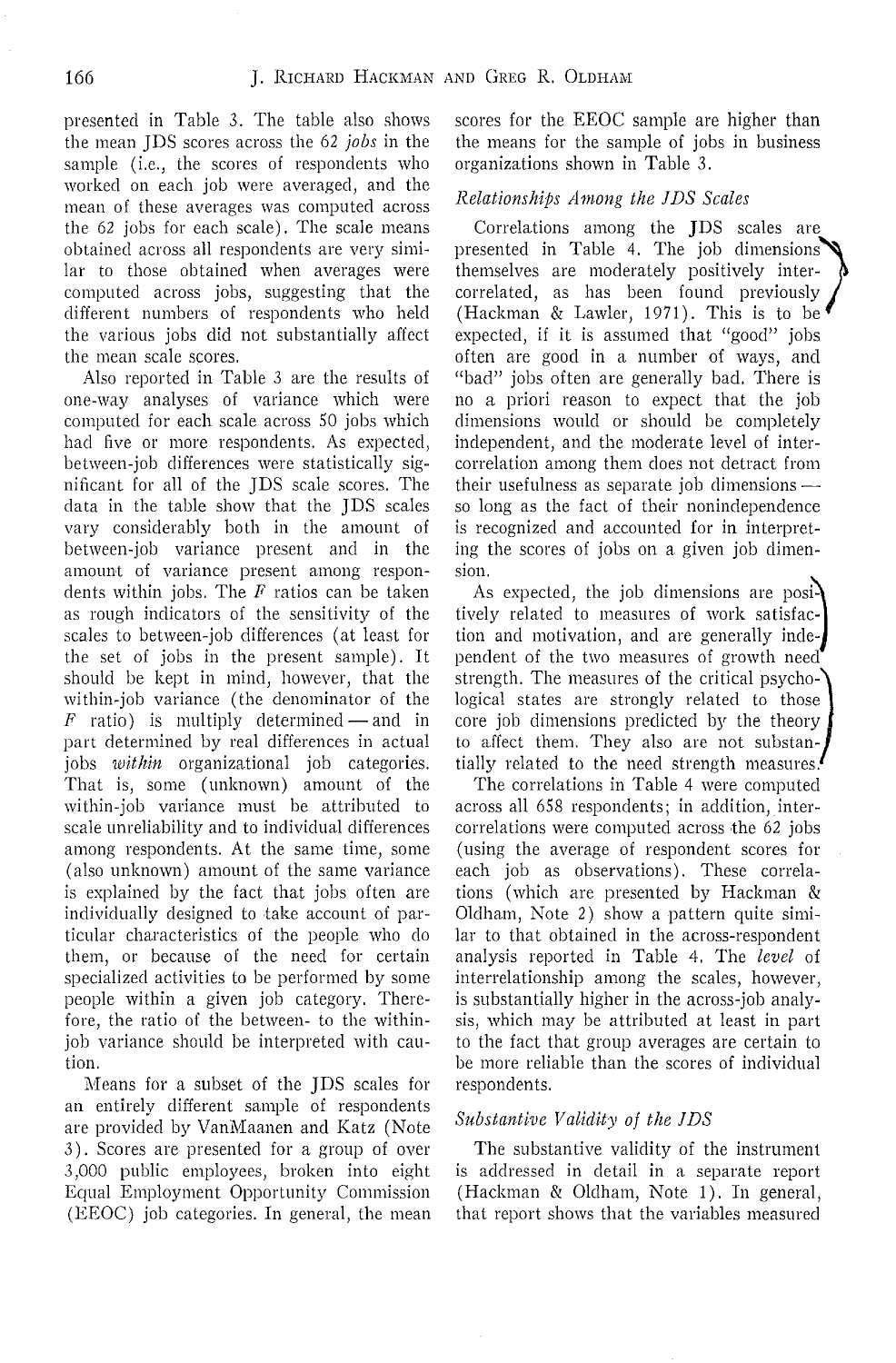| <b>IDS</b> scale                             |            |     | 3      | 4   | 5   | 6   |     | 8   | 9   | 10  | 11       | 12  | $\degree$ 13 | 14  | 15  | 16  | 17  | 18 |
|----------------------------------------------|------------|-----|--------|-----|-----|-----|-----|-----|-----|-----|----------|-----|--------------|-----|-----|-----|-----|----|
| 1. Skill variety                             |            |     |        |     |     |     |     |     |     |     |          |     |              |     |     |     |     |    |
| 2. Task identity                             | .16        |     |        |     |     |     |     |     |     |     |          |     |              |     |     |     |     |    |
| 3. Task significance                         | $\cdot$ 21 | .20 | --     |     |     |     |     |     |     |     |          |     |              |     |     |     |     |    |
| 4. Autonomy                                  | .51        | .38 | .22    |     |     |     |     |     |     |     |          |     |              |     |     |     |     |    |
| 5. Feedback from the job itself              | .32        | .26 | .26    | .34 |     |     |     |     |     |     |          |     |              |     |     |     |     |    |
| 6. Feedback from agents                      | .25        | .16 | .22    | .23 | .37 |     |     |     |     |     |          |     |              |     |     |     |     |    |
| 7. Dealing with others                       | .46        | .02 | .24    | .29 | .24 | .26 |     |     |     |     |          |     |              |     |     |     |     |    |
| 8. Motivating potential score (MPS)          | .62        | .51 | .41    | .80 | .72 | .36 | .34 |     |     |     |          |     |              |     |     |     |     |    |
| 9. Experienced meaningfulness of the work    | .51        | .26 | .43    | .46 | .41 | .31 | .33 | .57 |     |     |          |     |              |     |     |     |     |    |
| 10. Experienced responsibility for the work  | .40        | .34 | .34    | .41 | .37 | .23 | .24 | .53 | .64 |     |          |     |              |     |     |     |     |    |
| 11. Knowledge of results                     | .12        | .21 | .21    | .26 | .54 | .39 | .06 | .43 | .33 | .32 | $\cdots$ |     |              |     |     |     |     |    |
| 12. General satisfaction                     | .42        | .22 | .24    | .43 | .37 | .33 | .24 | .49 | .66 | .48 | .34      |     |              |     |     |     |     |    |
| 13. Internal work motivation                 | .42        | .22 | .32    | .33 | .36 | .25 | .30 | .46 | .63 | .66 | .25      | .51 |              |     |     |     |     |    |
| 14. Social satisfaction                      | .31        | .17 | .24    | .38 | .27 | .31 | .36 | .40 | .41 | .38 | .32      | .40 | .40          |     |     |     |     |    |
| 15. Supervisory satisfaction                 | .15        | .16 | .16    | .32 | .31 | .41 | .13 | .35 | .39 | .32 | .37      | .46 | .31          | .37 |     |     |     |    |
| 16. Growth satisfaction                      | - 52       | .31 | .33    | -58 | .44 | .39 | .28 | .63 | .68 | .54 | .36      | .67 | .56          | .52 | .47 |     |     |    |
| 17. Growth need strength (would like format) | .22        | .08 | .03    | .10 | .11 | .13 | .16 | .19 | .10 | .21 | .07      | .04 | .19          | .08 | .07 | .02 |     |    |
| 18. Growth need strength (job choice format) | .31        | .06 | $-.01$ | .19 | .13 | .15 | .20 | .25 | .15 | .21 | .05      | .13 | .17          | .10 | .10 | .08 | .50 |    |

TABLE 4 INTERCORRELATIONS AMONG JOB DIAGNOSTIC SURVEY (JDS) SCALE SCORES

*Note.*  $N = 658$ . Correlations > .10 are significant at the .01 level (two-tailed).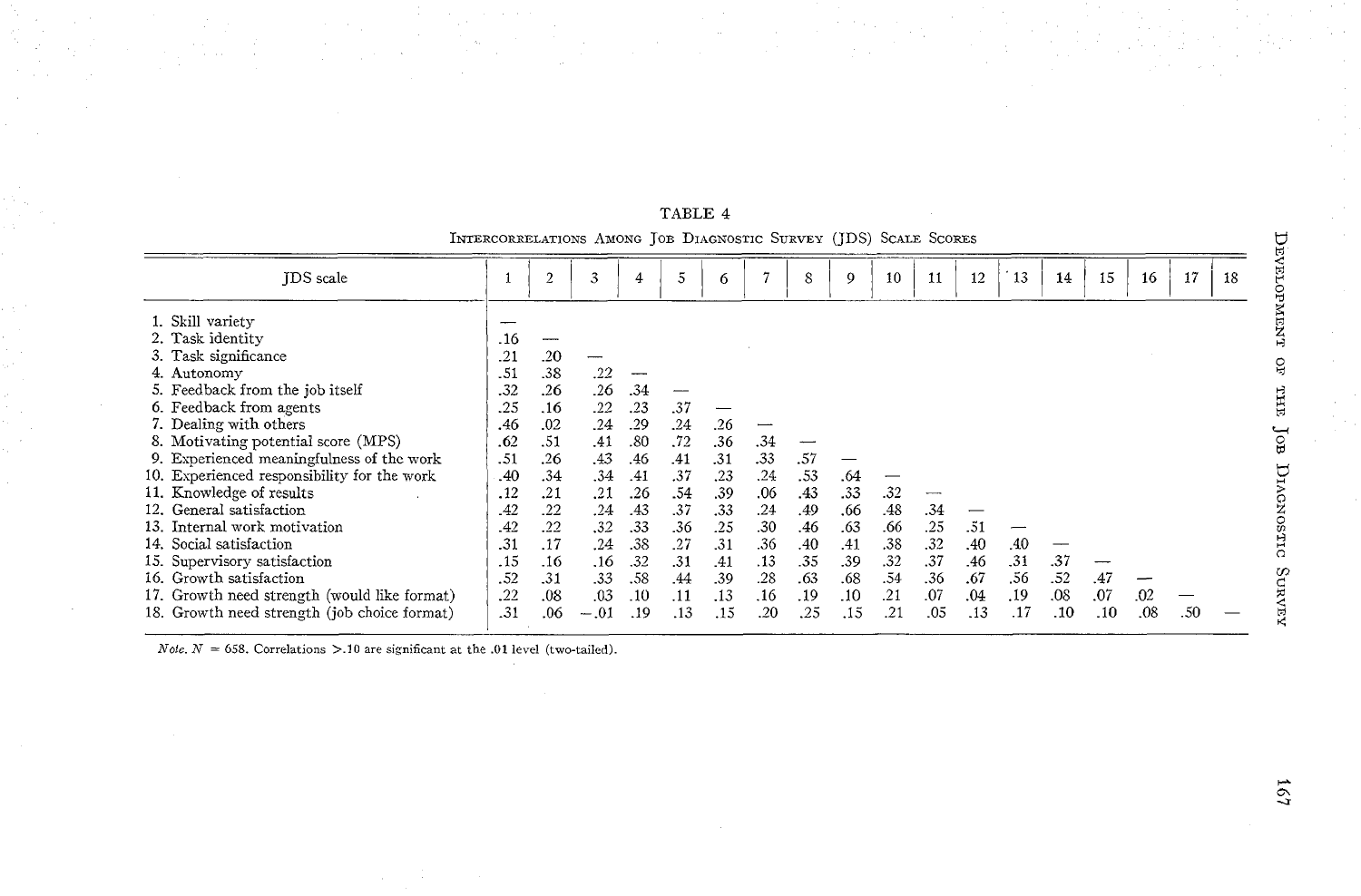by the JDS relate to one another (and to external criterion variables) generally as predicted by the theory on which the instrument is based. In particular, the job dimensions (and the motivating potential score) relate positively and often substantially to:

1. The other variables measured *by* the JDS which are predicted to be affected by the job characteristics, including the three critical psychological states, general satisfaction, growth satisfaction, and internal work motivation (cf. Table 4).

2. Behavioral measures of absenteeism and supervisory ratings of work performance effectiveness. (For example, the motivating potential score has a median correlation of — .25 with absenteeism, and of .24 with a summary measure of performance effectiveness. Both relationships are statistically reliable at  $p < .05$ .)

ln addition, and also as predicted by the theory, the relationships between the job dimensions and the dependent measures are stronger for individuals high in growth need strength than they are for individuals who do not strongly desire growth satisfactions. All of these relationships are explored in more detail in Hackman and Oldham (Note 1).

#### **DISCUSSION**

#### *Empirical Characteristics oj the JDS*

Data discussed in the previous section show that the Job Diagnostic Survey has satisfactory psychometric characteristics, and that the variables it taps relate generally as predicted to appropriate external criteria. Internal consistency reliabilities are generally satisfactory, and the items which compose the scales show adequate discriminant validity. Ratings of job characteristics by employees, supervisors, and outside observers show a moderate level of convergence for most of the job dimensions. Variances of the scales are generally satisfactory, although some JDS scales show greater sensitivity to betweenjob differences than do others. Relationships among the JDS scales are generally positive, indicating that either the concepts tapped *by* the instrument or the methodologies used to gauge these concepts (or both) are not completely independent. In general, theory-specified relationships among JDS scales (and between these scales and behaviorally based dependent measures) are in the predicted direction.

## *Diagnostic Use of the JDS*

One of the major intended uses of the Job Diagnostic Survey is in diagnosing existing jobs as an input to planned job redesign. The instrument provides data on the following issues, each of which is likely to be relevant to the diagnosis of a job prior to change as well as to evaluative assessment of the effects of job redesign after the change has been implemented:

1. The overall level of motivation and satisfaction of employees on the focal job. The internal work motivation scale and the several measures of job satisfaction provide indication of whether or not observed organizational or behavioral "problems" are in fact rooted in the relationships of employees to their work. In addition, examination of the level of satisfaction with aspects of organizational life *not* directly related to the work itself can signal special opportunities (or potential difficulties) in the process of implementing work redesign. (If, for example, pay and supervisory satisfaction are very low, difficulties in initiating and carrying out a successful job redesign project might be very significant.)

2. The overall motivating potential of existing jobs, and how specific aspects of the job contribute to the obtained motivating potential score. Comparison of the MPS of a focal job with that obtained for other jobs (and with normative data such as that presented in Table 3) can indicate the degree to which the job is realistically open to improvement through work redesign. Examination of each of the core dimensions shows which specific aspects of the job are most in need of improvement. These data can guide those who are planning the job redesign toward those aspects of the work that most effectively can be changed and improved (cf. Hackman, Oldham, Janson, & Purdy, in press).

Employees, supervisors, and outside observers who participated in the present research showed only moderate agreement about the characteristics of the objective jobs

I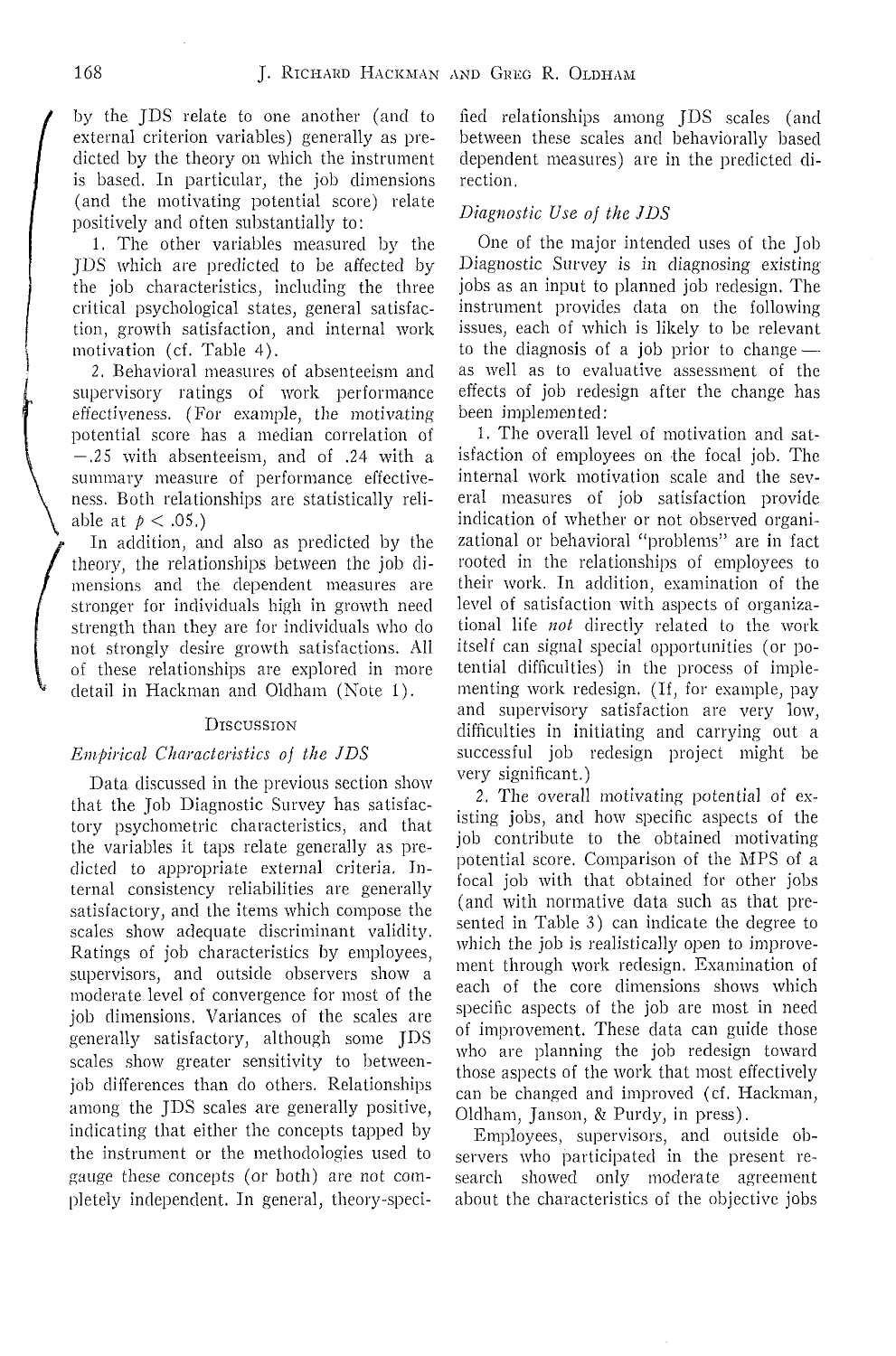under study (see Table 2), For this reason, it is recommended that job descriptions obtained using the JDS be supplemented by independent assessments made by individuals who are not incumbants of the focal job. (As mentioned earlier, the Job Rating Form, Hackman & Oldham, Note 2, is designed explicitly for this purpose.)

It can be argued, of course, that when the intent is to predict or understand employee attitudes or behavior at work, employee ratings of the job dimensions should be used, since it is the employee's own *perception* of the objective job that is causal of his reactions to it. Yet if work redesign activities are to be planned on the basis of the job dimension scores obtained, it is important to know that those scores are reasonably congruent with objective reality. It might be, for example, that for any of a number of reasons employees are systematically misunderstanding or distorting the actual characteristics of their jobs. In such cases, an educational program might be much more appropriate as an intervention than redesign of the work. By using job descriptions from more than one source and "triangulating" on the objective characteristics of the job, the diagnostician can gain reasonable assurance that problem areas identified in the job actually are rooted in the job itself — rather than in faulty *perceptions* of the job.

3. The "readiness" of employees for change. The measures of individual growth need strength provided by the JDS can be an important factor in planning job changes, since people high in growth needs tend to respond more readily to "enriched" jobs than do people with little need for growth. The process by which job changes are introduced and implemented should probably be a more careful and deliberate one when employees are relatively low in growth need strength.

#### *Cautions in the Use of the JDS*

Listed below are a number of issues which, if not recognized, could impair the validity and the usefulness of die Job Diagnostic Survey in some applications.

1. Respondents to the JDS must be moderately literate. Use of the JDS is not recommended for individuals with an eighth grade education or less, or for individuals who do not read English well.

2. The instrument is readily fakable, and probably should not be used for selection or placement purposes unless an extraordinarily high level of trust exists between the respondents and the individuals who will be using the results. Indeed, even when the JDS is used to diagnose a work system prior to change (or to assess the effects of changes which have been made) care should be taken to ensure that employees believe that their own interests will be best served if the data they provide *accurately* reflect the objective characteristics of the jobs and their personal reactions to them.

3. Related to the above, it probably is prefrable for employees to take the JDS under conditions of anonymity. While the research reported in this paper required the listing of names (and names were voluntarily supplied by nearly all of the respondents), the instrument was administered by a university-affiliated person and it was explicitly explained to the respondents that the primary use of their answers was for research purposes. When the instrument is administered by members of organizational management for use by management, anonymity surely will be important for at least some of the respondents.

4. The instrument is not recommended for use in diagnosing the jobs of single individuals. Anonymity, of course, is impossible if the individual knows that it is his or her own individual job that is being diagnosed. But the issue extends beyond that. In developing the JDS, the intent was to develop scales composed of items with rather heterogeneous content — to maximize the substantive "richness" of each measure. This was accomplished at some cost to internal consistency reliability. The reliabilities are more than satisfactory when the instrument is used to obtain average scores of a group of five or more individuals who work on a given job. In such circumstances, the estimated internal consistency of each JDS scale would exceed .85 for the average of the group of individuals who hold the job. For data collected from a single individual, the reliabilities would be as shown in Table 1, which may not be high enough to warrant job changes (or other ac